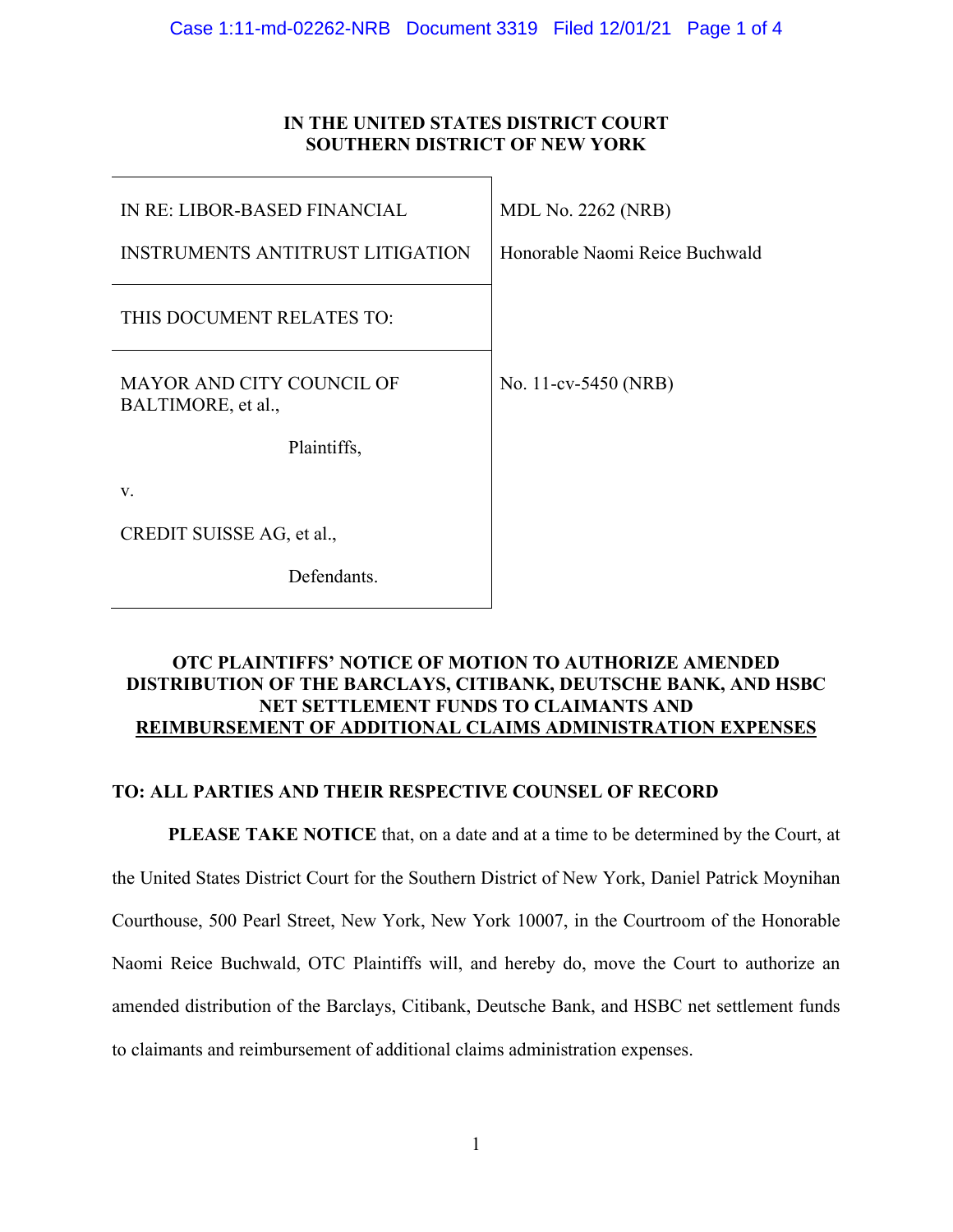Submitted herewith in support of OTC Plaintiffs' motion are: (i) the Memorandum of Law

in support; (ii) the Declaration of Amy Lake; (iii) the Declaration of Ilan Guedj and exhibit thereto;

(iv) the Declaration of Geng Chen; and (v) a Proposed Order granting the motion.

Dated: December 1, 2021

#### By: /s/ Michael D. Hausfeld

Michael D. Hausfeld Hilary Scherrer Nathaniel C. Giddings HAUSFELD LLP 888 16th Street, N.W., Suite 300 Washington, DC 20006 Telephone: (202) 540-7200 Facsimile: (202) 540-7201 mhausfeld@hausfeld.com hscherrer@hausfeld.com ngiddings@hausfeld.com

Gary I. Smith, Jr. HAUSFELD LLP 325 Chestnut Street, Suite 900 Philadelphia, PA 19106 Telephone: (215) 985-3270 Facsimile: (215) 985-3271 gsmith@hausfeld.com

#### /s/ William Christopher Carmody

William Christopher Carmody (WC8478) Arun Subramanian (AS2096) Seth Ard (SA1817) Geng Chen (GC2733) SUSMAN GODFREY L.L.P. 1301 Avenue of the Americas, 32nd Fl. New York, NY 10019-6023 Telephone: (212) 336-3330 Facsimile: (212) 336-8340 bcarmody@susmangodfrey.com asubramanian@susmangodfrey.com sard@susmangodfrey.com gchen@susmangodfrey.com

Marc M. Seltzer Glenn C. Bridgman SUSMAN GODFREY L.L.P. 1900 Avenue of the Stars, Suite 1400 Los Angeles, CA 90067-6029 Telephone: (310) 789-3100 Facsimile: (310) 789-3150 mseltzer@susmangodfrey.com gbridgman@susmangodfrey.com

Matthew Berry Drew D. Hansen SUSMAN GODFREY L.L.P. 1201 Third Avenue, Suite 3800 Seattle, WA 98101-3000 Telephone: (206) 516-3880 Facsimile: (206) 516-3883 mberry@susmangodfrey.com dhansen@susmangodfrey.com

Barry C. Barnett (BB1984)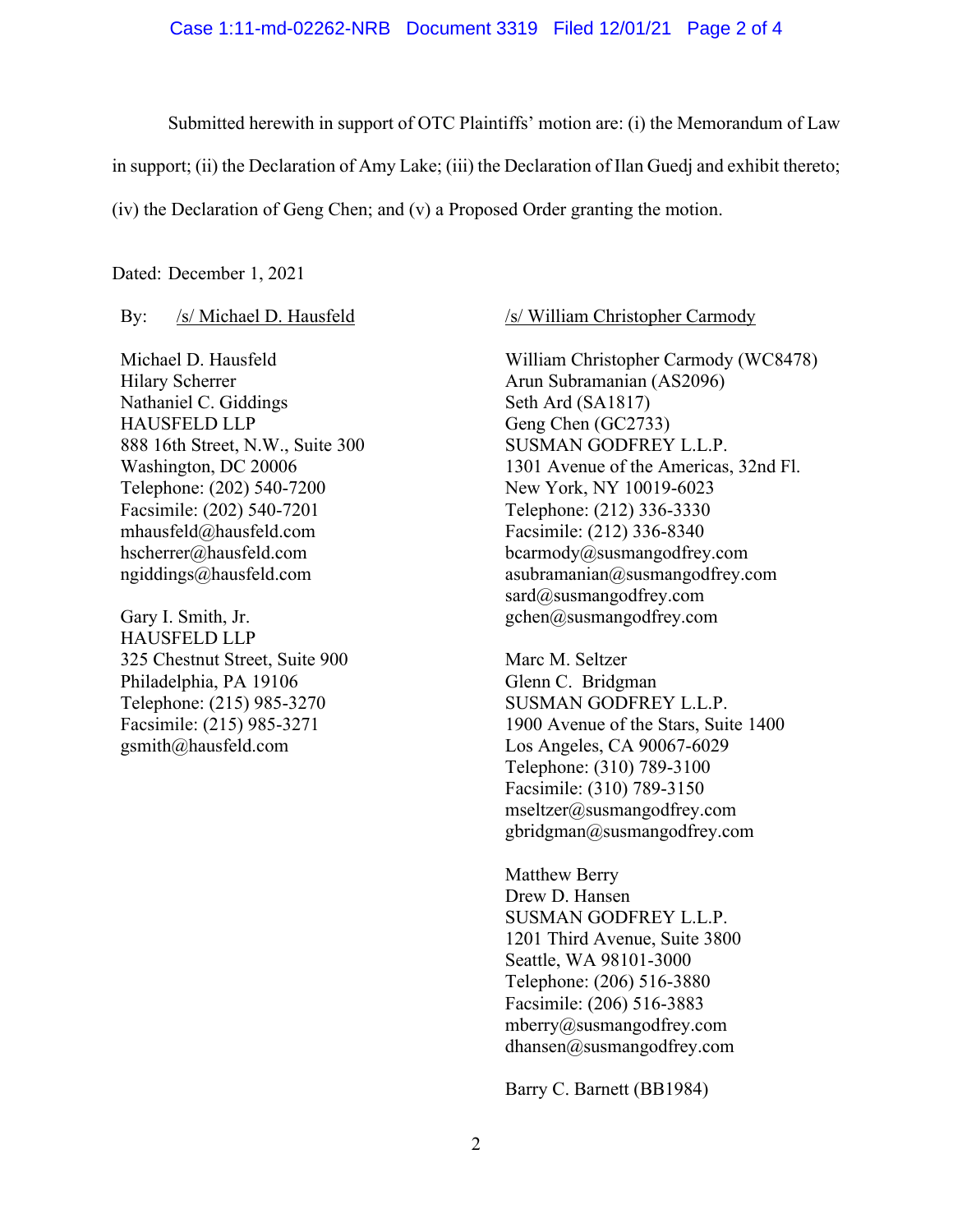Karen Oshman Michael Kelso SUSMAN GODFREY L.L.P. 1000 Louisiana Street, Suite 5100 Houston, TX 77002-5096 Telephone: (713) 651-9366 Facsimile: (713) 654-6666 bbamett@susmangodfrey.com koshman@susmangodfrey.com mkelso@susmangodfrey.com

*Co-Lead Class Counsel for the OTC Plaintiffs*